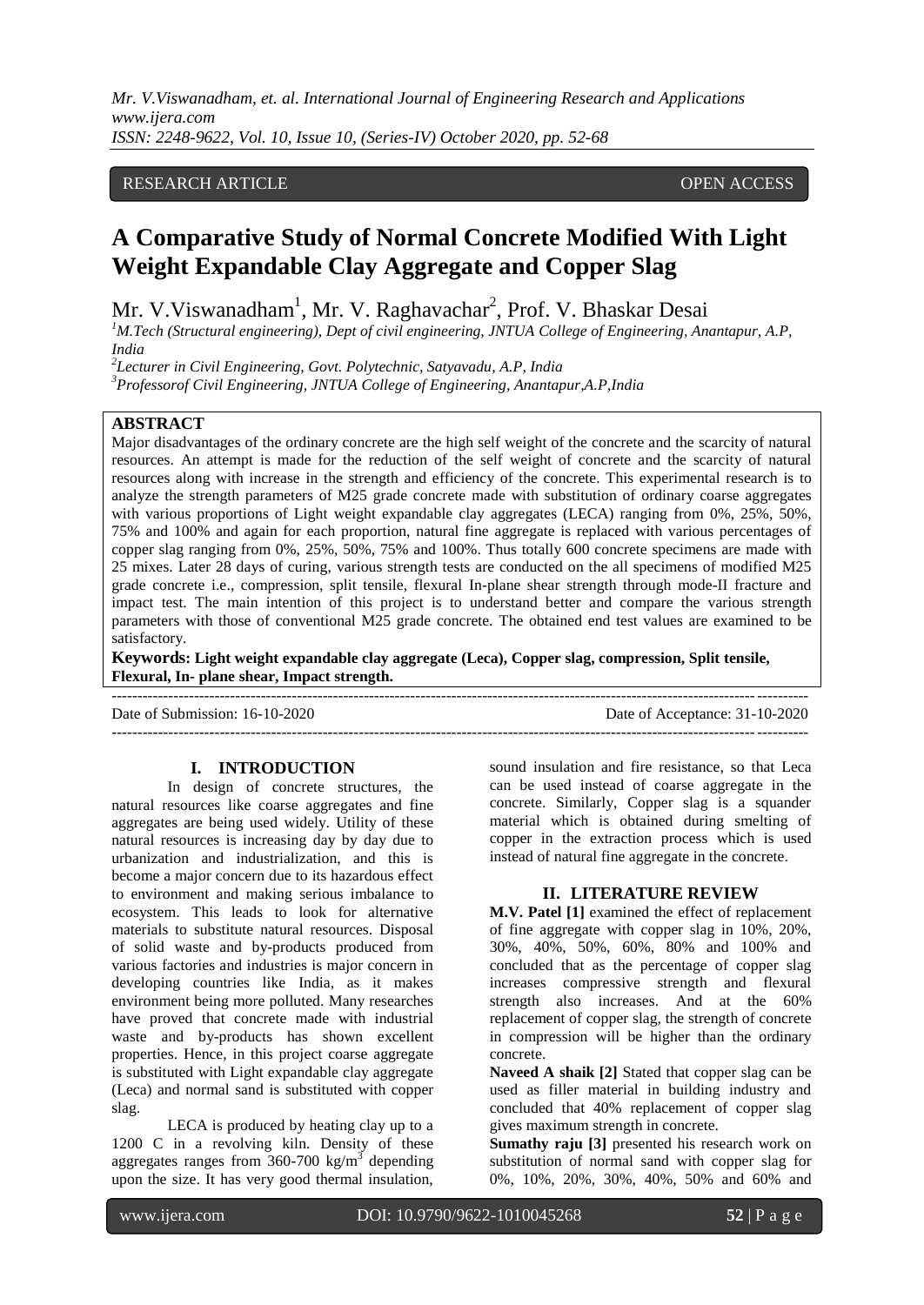concluded that up to 50 % of replacement strength will be increases.

**Hanamanth Shebannavar** [4] made a report on the utilization of light weight aggregate for getting low density concrete. After curing for 28 days, in the modified M20 grade concrete, by replacing 100% natural coarse aggregate with light weight expandable clay aggregate (Leca), the concrete density was reduced by 35%

**Lokesh Kumar [5]** stated that concrete made of 100% lightweight expandable aggregates is by no means inferior to natural aggregates.

### **III. OBJECTIVE**

- 1. To evade the scarcity of natural resources used in the building industry by replacing with industrial waste and by-products.
- 2. To determine the strength parameters of modified concrete made with Leca instead of coarse aggregate and copper slag instead of

normal sand and compare with those of conventional concrete.

### **IV. MATERIALS USED**

**Cement:** In this project, OPC 53 grade is used.

**Normal Fine aggregate (sand):** River sand brought from locally available chitravathi river which passes through 4.75 mm sieve and confirms to grading zone – II of IS: 383-1970 is used.

**Conventional coarse aggregate:** Regionally available crushed stone aggregate of maximum size of 20 mm confirming to IS: 383-1970 is used.

**Light Expandable Clay Aggregate**: These aggregates brought from LITAGG industries Pvt Ltd, Ahmedabad, Gujarat and used in the present work.

**Copper slag:** Copper slag is brought from Sri Srinivasa Metallizers, Hyderabad, Telangana.

**Water:** Regionally obtainable potable tap water is used for mixing and curing.

| <b>Characteristics of Cement</b>              |                                            | Specific<br>gravity | Normal<br>consistency  |                        | Initial<br>setting time |             | Final setting<br>time | <b>Fineness</b> |
|-----------------------------------------------|--------------------------------------------|---------------------|------------------------|------------------------|-------------------------|-------------|-----------------------|-----------------|
| <b>Test values</b>                            |                                            | 3.15                | 31%                    |                        | 50 minutes              | 580 minutes |                       | 5.4%            |
| <b>Characteristics of Fine</b><br>aggregate   |                                            | Specific gravity    |                        | Fineness modulus       |                         |             | Water absorption      |                 |
| <b>Test</b>                                   | <b>Natural Fine</b><br>aggregate           | 2.61                |                        | 2.7                    |                         |             | 0.5%                  |                 |
| values                                        | Copper slag                                | 3.54                |                        | 2.53                   |                         |             | $0.55\%$              |                 |
| <b>Characteristics of Coarse</b><br>aggregate |                                            | Specific gravity    |                        | Bulk density compacted |                         |             | Water absorption      |                 |
| <b>Test</b>                                   | <b>Natural Coarse</b><br>2.67<br>aggregate |                     | 1620 kg/m <sup>3</sup> |                        |                         | 0.25%       |                       |                 |
| values                                        | Light weight<br>expandable<br>aggregates   | 1.18                |                        | 645 kg/m <sup>3</sup>  |                         |             | 18%                   |                 |

## **Table 1: Characteristics of Elementary Materials**

### **V. EXPERIMENTAL WORK**

Concrete mix is prepared with obtained mix proportion with various replacements such as coarse aggregate is replaced by Light expandable clay aggregate in amounts of 0%, 25%, 50%, 75%, 100% and fine aggregate is replaced by Copper slag in amounts of 0%, 25%, 50%, 75%, 100% with each percentage replacement of coarse aggregate. Mix is made with various percentage replacements and poured into the moulds in the form of three layers each layer being well

compacted and vibrated. In this way, all specimens are cast and tested for various strengths after 28 days of curing.

Thus totally 25 mixes are prepared and all these 25 mixes are again divided into 5 sets and each set consists of 5 different mix proportions.

1. Compression test for 3 cubes having size of 150mmx150mmx150mm.

2. Split tensile strength for 3 cylinders having size of 300(height)mmx150(dia)mm.

www.ijera.com DOI: 10.9790/9622-1010045268 **53** | P a g e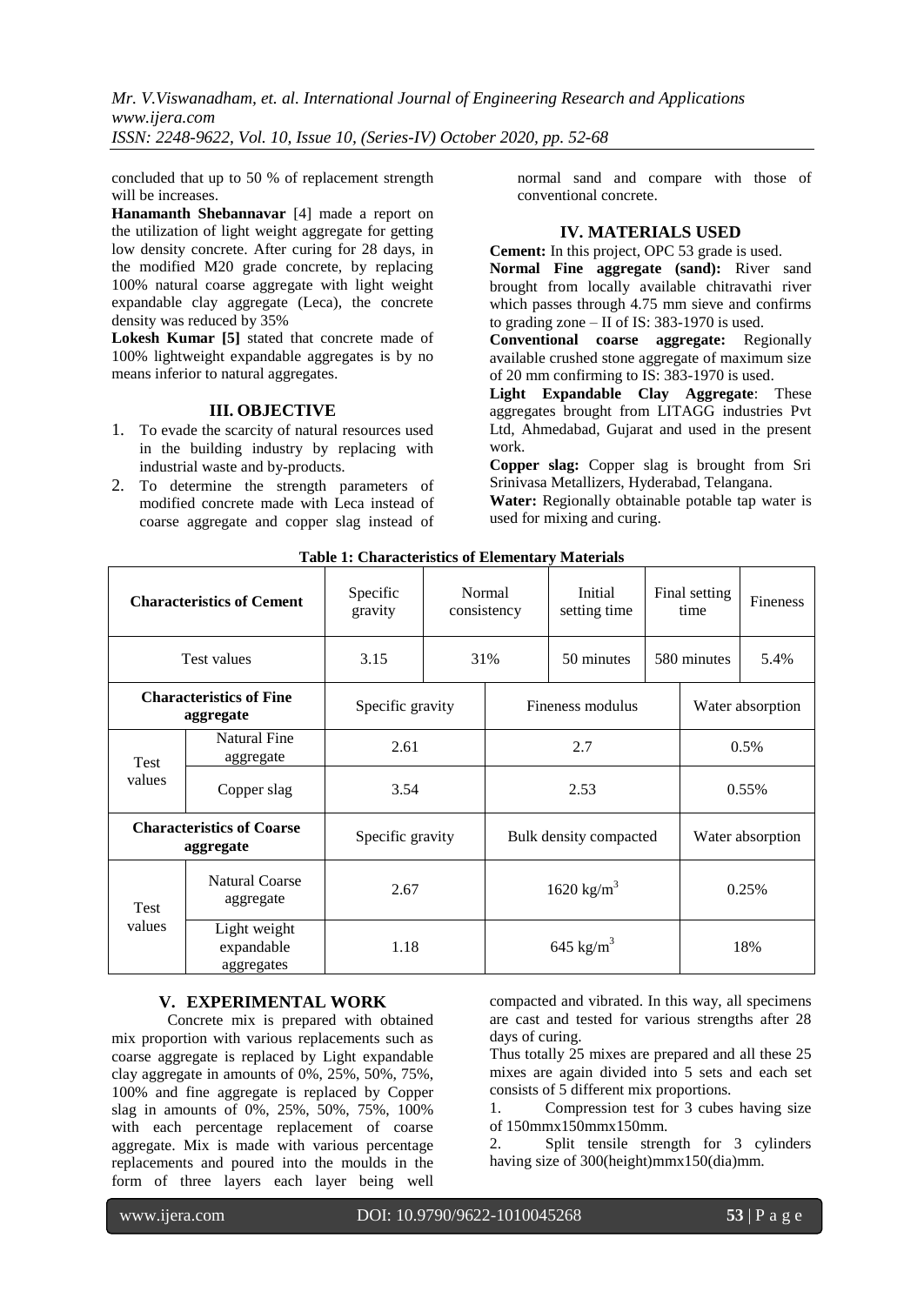3. Flexural test for beams having size of 100mmx100mmx500mm.

4. In-plane shear test for 3 cubes having size150mmx150mmx150mm with notches  $a/w =$ 0.3, 0.4, 0.5 and 0.6 through mode-II fracture shear test.<br> $5.$ 

Impact strength test for circular discs having size of 150(dia)mmx75(hight)mm.

### **5.1 Mix design**

Mix design is made in accordance with the guidelines of Indian Standard 10262:2009 code book for  $M_{25}$  grade concrete. The mix ratio obtained is  $1: 1.52: 2.62$  (C: FA: CA) with constant w/c ratio of 0.45. Thus totally 25 mixes are prepared. All these 25 mixes are again divided into 5 sets and each set consists of 5 different mix proportions as shown in table 2.

| Set 1          |                |                                   |                       |                          |                         |                                 |                  |              |                            |                        |  |
|----------------|----------------|-----------------------------------|-----------------------|--------------------------|-------------------------|---------------------------------|------------------|--------------|----------------------------|------------------------|--|
|                | <b>Name</b>    | <b>Coarse</b><br><b>Aggregate</b> |                       | Fine<br><b>Aggregate</b> |                         | No of Specimens cast and tested |                  |              |                            |                        |  |
| S.No           | of the<br>Mix  | <b>NCA</b><br>$(\%)$              | <b>LECA</b><br>$(\%)$ | <b>NFA</b><br>(%)        | $\mathbf{CS}$<br>$(\%)$ | <b>Cubes</b>                    | <b>Cylinders</b> | <b>Beams</b> | <b>DCN</b><br><b>Cubes</b> | Impact<br><b>Discs</b> |  |
|                | V <sub>1</sub> | 100                               | $\overline{0}$        | 100                      | $\theta$                | 3                               | 3                | 3            | 12                         | 3                      |  |
| $\overline{2}$ | V <sub>2</sub> | 100                               | $\overline{0}$        | 75                       | 25                      | 3                               | 3                | 3            | 12                         | 3                      |  |
| 3              | V <sub>3</sub> | 100                               | $\overline{0}$        | 50                       | 50                      | 3                               | 3                | 3            | 12                         | 3                      |  |
| $\overline{4}$ | V <sub>4</sub> | 100                               | $\boldsymbol{0}$      | 25                       | 75                      | 3                               | 3                | 3            | 12                         | 3                      |  |
| 5              | V <sub>5</sub> | 100                               | $\theta$              | $\mathbf{0}$             | 100                     | 3                               | 3                | 3            | 12                         | 3                      |  |

| Set 2  |                      |                            |                    |                          |                  |                                 |                  |              |                            |                               |  |
|--------|----------------------|----------------------------|--------------------|--------------------------|------------------|---------------------------------|------------------|--------------|----------------------------|-------------------------------|--|
|        | <b>Name</b>          | Coarse<br><b>Aggregate</b> |                    | Fine<br><b>Aggregate</b> |                  | No of Specimens cast and tested |                  |              |                            |                               |  |
| S.No   | of the<br><b>Mix</b> | <b>NCA</b><br>(%)          | <b>LECA</b><br>(%) | <b>NFA</b><br>$($ %)     | <b>CS</b><br>(%) | <b>Cubes</b>                    | <b>Cylinders</b> | <b>Beams</b> | <b>DCN</b><br><b>Cubes</b> | <b>Impact</b><br><b>Discs</b> |  |
| 6      | V6                   | 75                         | 25                 | 100                      | $\Omega$         | 3                               | 3                | 3            | 12                         | 3                             |  |
| $\tau$ | V <sub>7</sub>       | 75                         | 25                 | 75                       | 25               | 3                               | 3                | 3            | 12                         | 3                             |  |
| 8      | V8                   | 75                         | 25                 | 50                       | 50               | 3                               | 3                | 3            | 12                         | 3                             |  |
| 9      | V9                   | 75                         | 25                 | 25                       | 75               | 3                               | 3                | 3            | 12                         | 3                             |  |
| 10     | V10                  | 75                         | 25                 | $\Omega$                 | 100              | 3                               | 3                | 3            | 12                         | 3                             |  |

| Set 3 |                                     |                                   |                    |                          |                      |                                 |                  |              |                            |                        |  |
|-------|-------------------------------------|-----------------------------------|--------------------|--------------------------|----------------------|---------------------------------|------------------|--------------|----------------------------|------------------------|--|
| S.No  | <b>Name</b><br>of the<br><b>Mix</b> | <b>Coarse</b><br><b>Aggregate</b> |                    | <b>Fine</b><br>Aggregate |                      | No of Specimens cast and tested |                  |              |                            |                        |  |
|       |                                     | <b>NCA</b><br>$(\%)$              | <b>LECA</b><br>(%) | <b>NFA</b><br>$(\%)$     | $\mathbf{CS}$<br>(%) | <b>Cubes</b>                    | <b>Cylinders</b> | <b>Beams</b> | <b>DCN</b><br><b>Cubes</b> | Impact<br><b>Discs</b> |  |
| 11    | V11                                 | 50                                | 50                 | 100                      | $\theta$             | 3                               | 3                | 3            | 12                         | 3                      |  |
| 12    | V <sub>12</sub>                     | 50                                | 50                 | 75                       | 25                   | 3                               | 3                | 3            | 12                         | 3                      |  |
| 13    | V13                                 | 50                                | 50                 | 50                       | 50                   | 3                               | 3                | 3            | 12                         | 3                      |  |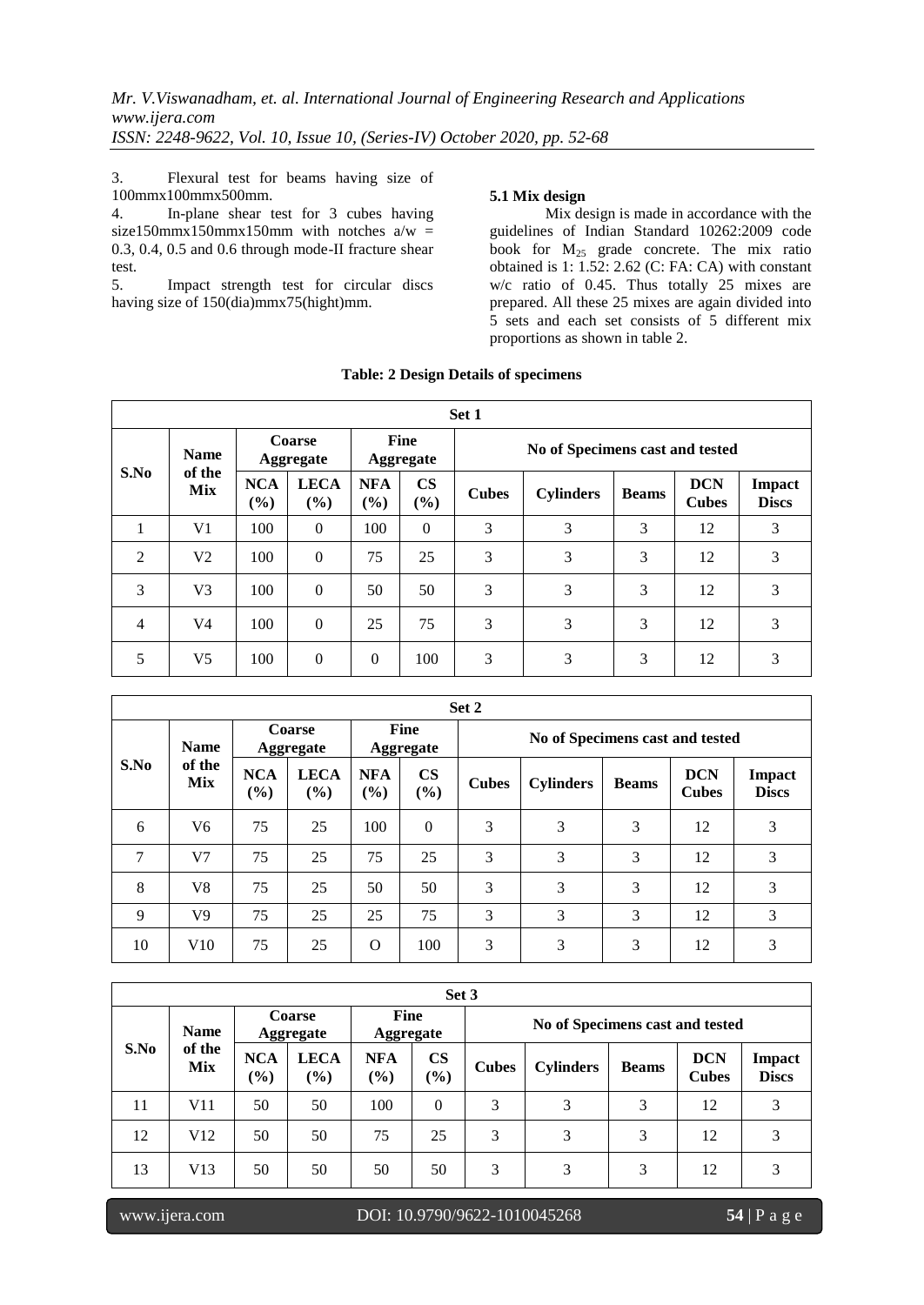| 14 | V14 | 50 | 50 | 25 <sub>2</sub> | $- -$<br>נ ו | ◡ | $\mathcal{L}$ | ◡ | $\overline{1}$ |  |
|----|-----|----|----|-----------------|--------------|---|---------------|---|----------------|--|
| 15 | V15 | 50 | 50 |                 | 100          |   |               |   | $\overline{1}$ |  |

|             | Set 4                      |                   |                       |                      |                                 |              |                  |              |                            |                               |  |  |
|-------------|----------------------------|-------------------|-----------------------|----------------------|---------------------------------|--------------|------------------|--------------|----------------------------|-------------------------------|--|--|
| <b>Name</b> | Coarse<br><b>Aggregate</b> |                   | Fine<br>Aggregate     |                      | No of Specimens cast and tested |              |                  |              |                            |                               |  |  |
| S.No        | of the<br>Mix              | <b>NCA</b><br>(%) | <b>LECA</b><br>$($ %) | <b>NFA</b><br>$(\%)$ | $\mathbf{CS}$<br>$(\%)$         | <b>Cubes</b> | <b>Cylinders</b> | <b>Beams</b> | <b>DCN</b><br><b>Cubes</b> | <b>Impact</b><br><b>Discs</b> |  |  |
| 16          | V16                        | 25                | 75                    | 100                  | $\theta$                        | 3            | 3                | 3            | 12                         | 3                             |  |  |
| 17          | V17                        | 25                | 75                    | 75                   | 25                              | 3            | 3                | 3            | 12                         | 3                             |  |  |
| 18          | V18                        | 25                | 75                    | 50                   | 50                              | 3            | 3                | 3            | 12                         | 3                             |  |  |
| 19          | V19                        | 25                | 75                    | 25                   | 75                              | 3            | 3                | 3            | 12                         | 3                             |  |  |
| 20          | V20                        | 25                | 75                    | $\mathbf{0}$         | 100                             | 3            | 3                | 3            | 12                         | 3                             |  |  |

| Set 5 |                 |                      |                                             |                                 |                         |                                 |                  |              |                            |                               |  |
|-------|-----------------|----------------------|---------------------------------------------|---------------------------------|-------------------------|---------------------------------|------------------|--------------|----------------------------|-------------------------------|--|
|       | <b>Name</b>     | Coarse<br>Aggregate  |                                             | <b>Fine</b><br><b>Aggregate</b> |                         | No of Specimens cast and tested |                  |              |                            |                               |  |
| S.No  | of the<br>Mix   | <b>NCA</b><br>$(\%)$ | <b>LECA</b><br>$\left( \frac{6}{6} \right)$ | <b>NFA</b><br>$(\%)$            | $\mathbf{CS}$<br>$(\%)$ | <b>Cubes</b>                    | <b>Cylinders</b> | <b>Beams</b> | <b>DCN</b><br><b>Cubes</b> | <b>Impact</b><br><b>Discs</b> |  |
| 21    | V <sub>21</sub> | $\Omega$             | 100                                         | 100                             | $\theta$                | 3                               | 3                | 3            | 12                         | 3                             |  |
| 22    | V <sub>22</sub> | $\Omega$             | 100                                         | 75                              | 25                      | 3                               | 3                | 3            | 12                         | 3                             |  |
| 23    | V <sub>23</sub> | $\Omega$             | 100                                         | 50                              | 50                      | 3                               | 3                | 3            | 12                         | 3                             |  |
| 24    | V <sub>24</sub> | $\Omega$             | 100                                         | 25                              | 75                      | 3                               | 3                | 3            | 12                         | 3                             |  |
| 25    | V <sub>25</sub> | $\theta$             | 100                                         | $\Omega$                        | 100                     | 3                               | 3                | 3            | 12                         | 3                             |  |

**NCA** = Natural coarse aggregate, **LECA** = Light Expandable Clay aggregate  $NFA = Natural fine aggregate, CS = Copper slag$ 

Here V1 mix represents the conventional concrete. Therefore the total concrete specimens cast and tested are 600.

# **VI. TESTING**

# **6.1 Compressive strength for cubes**

This test is done by compression testing machine (CTM) having a capacity 2 MN (Mega Newton). Cube specimens are placed in such away between the plates that the load is applied concentrically on the cube. Load is applied at the rate of  $14$  N/mm<sup>2</sup>/sec till the concrete specimen fails and the load at failure is taken as ultimate load. Ultimate load divided by the cross sectional area of the specimen gives compressive strength value. The obtained results of all 25 mixes are shown as 5 sets in table 3 and values are shown graphically in figures 1(a)&1(b).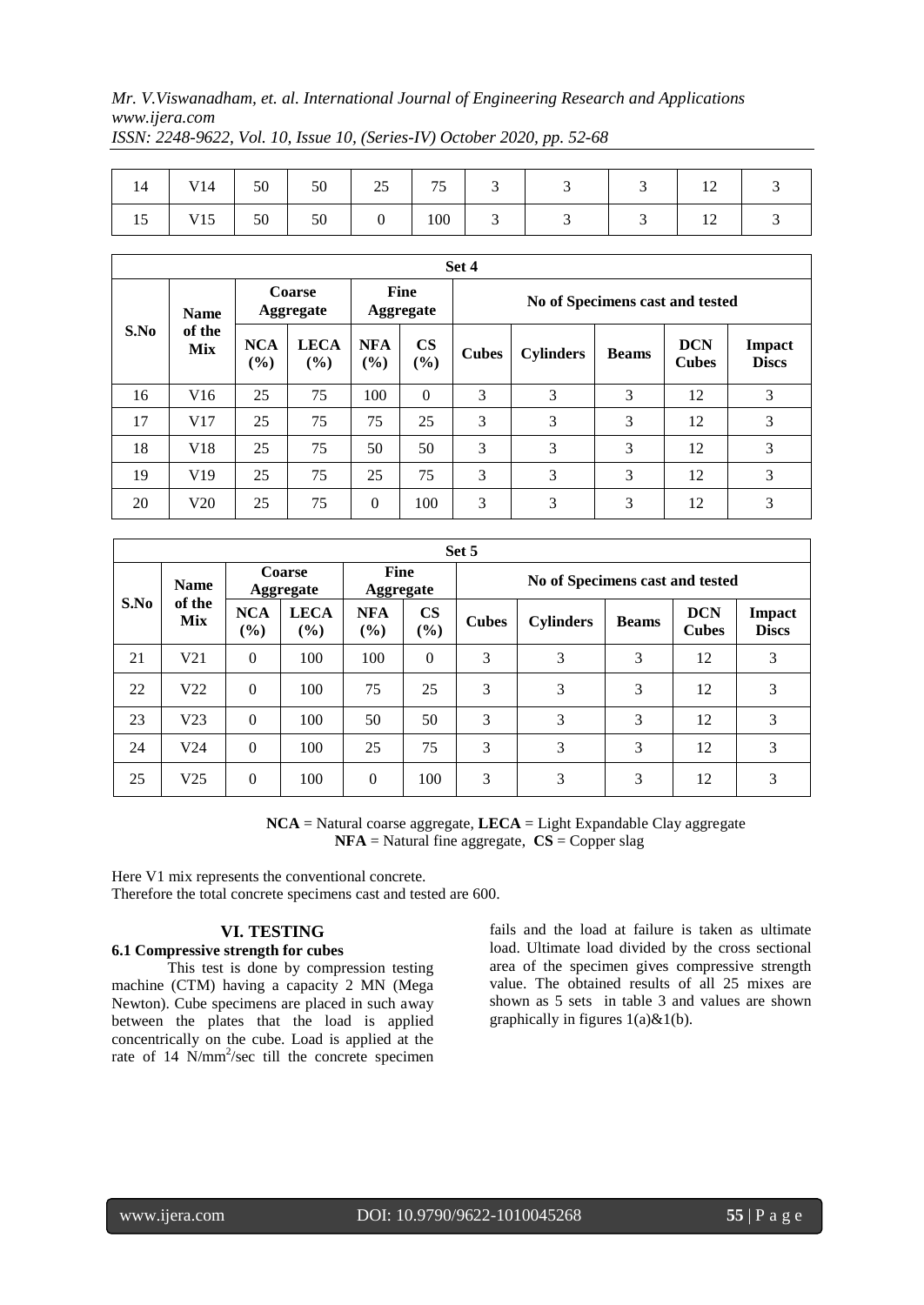|                              | Set 1                                                              |                                                |                              | Set 2                                                              |                                                |  |  |  |
|------------------------------|--------------------------------------------------------------------|------------------------------------------------|------------------------------|--------------------------------------------------------------------|------------------------------------------------|--|--|--|
| <b>Name</b><br>of the<br>mix | <b>Cube compressive</b><br>strength (N/mm2)<br>$(28 \text{ Days})$ | Percentage<br>variation of<br>strength $(\% )$ | <b>Name</b><br>of the<br>mix | <b>Cube compressive</b><br>strength (N/mm2)<br>$(28 \text{ Days})$ | Percentage<br>variation of<br>strength $(\% )$ |  |  |  |
| V1                           | 34.44                                                              | 0.00                                           | V <sub>6</sub>               | 30.85                                                              | $-10.42$                                       |  |  |  |
| V <sub>2</sub>               | 37.88                                                              | 9.99                                           | V <sub>7</sub>               | 34.12                                                              | $-0.93$                                        |  |  |  |
| V <sub>3</sub>               | 40.61                                                              | 17.92                                          | V8                           | 37.38                                                              | 8.54                                           |  |  |  |
| V <sub>4</sub>               | 38.03                                                              | 10.42                                          | V9                           | 35.69                                                              | 3.63                                           |  |  |  |
| V5                           | 35.89                                                              | 4.21                                           | V10                          | 32.54                                                              | $-5.52$                                        |  |  |  |
|                              | Set 3                                                              |                                                | Set 4                        |                                                                    |                                                |  |  |  |
| <b>Name</b><br>of the<br>mix | <b>Cube compressive</b><br>strength (N/mm2)<br>$(28 \text{ Days})$ | Percentage<br>variation of<br>strength $(\% )$ | <b>Name</b><br>of the<br>mix | <b>Cube compressive</b><br>strength (N/mm2)<br>$(28 \text{ Days})$ | Percentage<br>variation of<br>strength $(\% )$ |  |  |  |
| V11                          |                                                                    |                                                |                              |                                                                    |                                                |  |  |  |
|                              | 28.23                                                              | $-18.03$                                       | V16                          | 26.40                                                              | $-23.34$                                       |  |  |  |
| V <sub>12</sub>              | 33.38                                                              | $-3.08$                                        | V17                          | 29.65                                                              | $-13.91$                                       |  |  |  |
| V13                          | 35.74                                                              | 3.77                                           | V18                          | 32.85                                                              | $-4.62$                                        |  |  |  |
| V14                          | 33.92                                                              | $-1.51$                                        | V19                          | 30.72                                                              | $-10.80$                                       |  |  |  |
| V15                          | 30.80                                                              | $-10.57$                                       | V20                          | 27.18                                                              | $-21.08$                                       |  |  |  |

| Set 5                        |                                                                    |                                                |  |  |  |  |  |  |  |
|------------------------------|--------------------------------------------------------------------|------------------------------------------------|--|--|--|--|--|--|--|
| <b>Name</b><br>of the<br>mix | <b>Cube compressive</b><br>strength (N/mm2)<br>$(28 \text{ Days})$ | Percentage<br>variation of<br>strength $(\% )$ |  |  |  |  |  |  |  |
| V21                          | 23.87                                                              | $-30.69$                                       |  |  |  |  |  |  |  |
| V22                          | 28.54                                                              | $-17.13$                                       |  |  |  |  |  |  |  |
| V <sub>23</sub>              | 31.12                                                              | $-9.64$                                        |  |  |  |  |  |  |  |
| V <sub>24</sub>              | 28.67                                                              | $-16.75$                                       |  |  |  |  |  |  |  |
| V25                          | 26.13                                                              | $-24.13$                                       |  |  |  |  |  |  |  |

# **6.2 Split Tensile strength for cylinders**

In this test, the cylinder specimen is held on a level plane such that its axis is in the direction of compressive plates of the machine having a capacity of 2 MN. Load is applied uniformly on the specimen until the specimen fails by compression. The obtained test results of all 25 mixes are shown as 5 sets in below table 4 and test values are shown in graphical format in figures  $2(a) \& 2(b)$ .

|                              | Set 1                                                                                                                    |       | Set 2                        |                                                                |                                                |  |
|------------------------------|--------------------------------------------------------------------------------------------------------------------------|-------|------------------------------|----------------------------------------------------------------|------------------------------------------------|--|
| <b>Name</b><br>of the<br>mix | <b>Split tensile</b><br><b>Percentage</b><br>strength (N/mm2)<br>variation of<br>$(28 \text{ Days})$<br>strength $(\% )$ |       | <b>Name</b><br>of the<br>mix | <b>Split tensile</b><br>strength(N/mm2)<br>$(28 \text{ Days})$ | Percentage<br>variation of<br>strength $(\% )$ |  |
| V <sub>1</sub>               | 3.73                                                                                                                     | 0.00  | V6                           | 3.27                                                           | $-12.33$                                       |  |
| V2                           | 3.92                                                                                                                     | 5.09  | V7                           | 3.48                                                           | $-6.70$                                        |  |
| V3                           | 4.22                                                                                                                     | 13.14 | V8                           | 3.90                                                           | 4.56                                           |  |
| V4                           | 4.05                                                                                                                     | 8.58  | V9                           | 3.77                                                           | 1.07                                           |  |

**Table 4: Split tensile strength test results**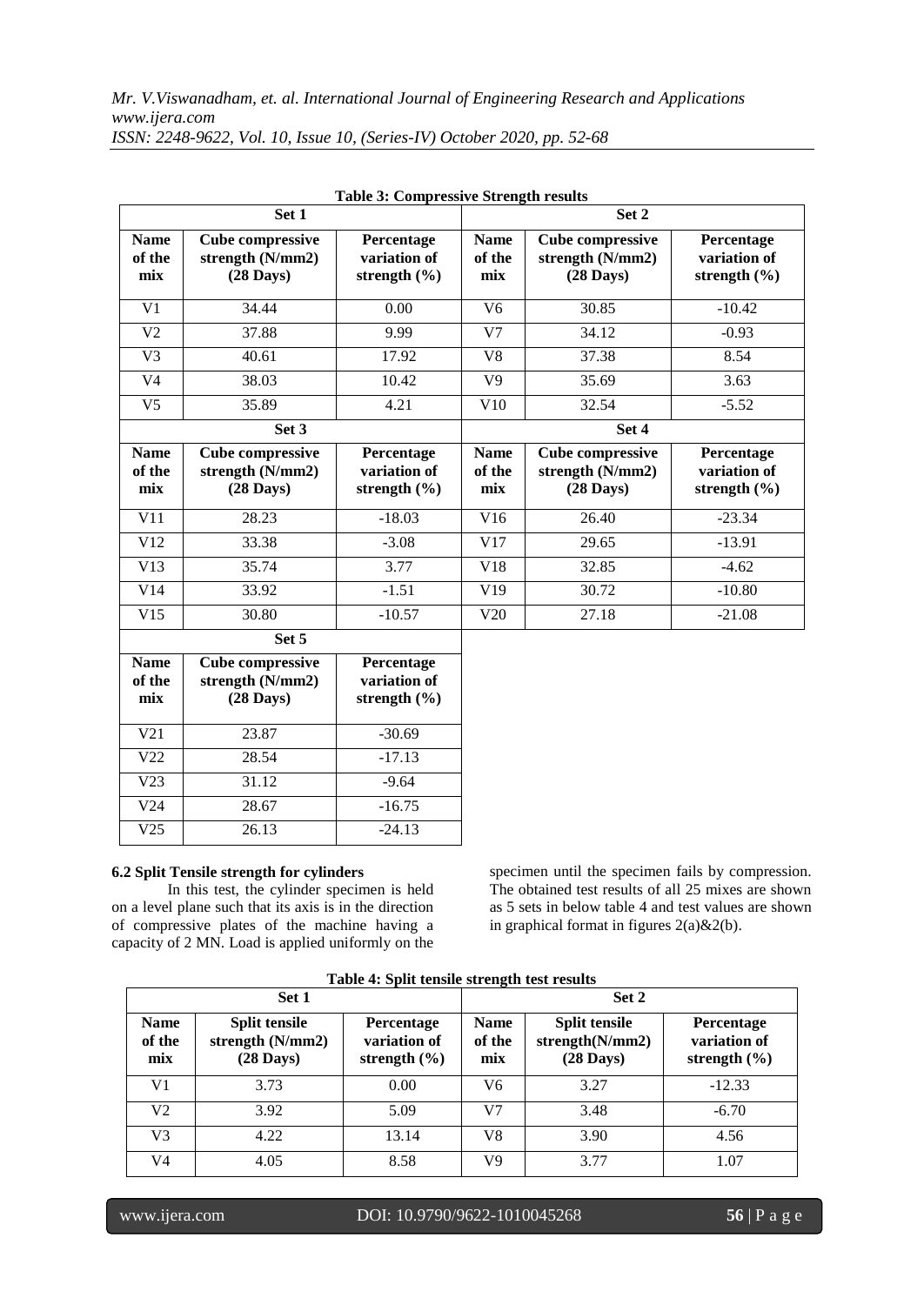| V <sub>5</sub>               | 3.98                                                              | 6.70                                           | V10                          | 3.42                                                              | $-8.31$                                        |
|------------------------------|-------------------------------------------------------------------|------------------------------------------------|------------------------------|-------------------------------------------------------------------|------------------------------------------------|
|                              | Set 3                                                             |                                                |                              | Set 4                                                             |                                                |
| <b>Name</b><br>of the<br>mix | <b>Split tensile</b><br>strength $(N/mm2)$<br>$(28 \text{ Days})$ | Percentage<br>variation of<br>strength $(\% )$ | <b>Name</b><br>of the<br>mix | <b>Split tensile</b><br>strength $(N/mm2)$<br>$(28 \text{ Days})$ | Percentage<br>variation of<br>strength $(\% )$ |
| V11                          | 2.87                                                              | $-23.06$                                       | V16                          | 2.58                                                              | $-30.83$                                       |
| V12                          | 3.05                                                              | $-18.23$                                       | V17                          | 2.72                                                              | $-27.08$                                       |
| V13                          | 3.48                                                              | $-6.70$                                        | V18                          | 3.14                                                              | $-15.82$                                       |
| V14                          | 3.31                                                              | $-11.26$                                       | V19                          | 2.93                                                              | $-21.45$                                       |
| V15                          | 3.08                                                              | $-17.43$                                       | V20                          | 2.77                                                              | $-25.74$                                       |
|                              | Set 5                                                             |                                                |                              |                                                                   |                                                |

*ISSN: 2248-9622, Vol. 10, Issue 10, (Series-IV) October 2020, pp. 52-68*

| V15                          | 3.08                                                            | $-17.43$                                              |
|------------------------------|-----------------------------------------------------------------|-------------------------------------------------------|
|                              | Set 5                                                           |                                                       |
| <b>Name</b><br>of the<br>mix | <b>Split tensile</b><br>strength (N/mm2)<br>$(28 \text{ Days})$ | <b>Percentage</b><br>variation of<br>strength $(\% )$ |
| V <sub>21</sub>              | 2.35                                                            | $-37.00$                                              |
| V22                          | 2.58                                                            | $-30.83$                                              |
| V <sub>23</sub>              | 2.84                                                            | $-23.86$                                              |
| V <sub>24</sub>              | 2.66                                                            | $-28.69$                                              |
| V25                          | 2.53                                                            | $-32.17$                                              |

### **6.3 Flexural strength for beams**

Flexural strength is a tensile strength of concrete specimen which is to withstand against a failure in bending. This test is performed by two point load

method and the deflections are recorded through dial gauges. Test results of all 25 mixes of 5 sets are shown in below table 5 and test values are shown in graphical format figures 3(a)&3(b).

|                              | Set 1<br>Set 2                                             |                                                |                              |                                                            |                                                |  |  |  |
|------------------------------|------------------------------------------------------------|------------------------------------------------|------------------------------|------------------------------------------------------------|------------------------------------------------|--|--|--|
| <b>Name</b><br>of the<br>mix | <b>Flexural</b><br>strength (N/mm2)<br>$(28 \text{ Days})$ | Percentage<br>variation of<br>strength $(\% )$ | <b>Name</b><br>of the<br>mix | <b>Flexural</b><br>strength (N/mm2)<br>$(28 \text{ Days})$ | Percentage<br>variation of<br>strength $(\% )$ |  |  |  |
| V <sub>1</sub>               | 3.75                                                       | 0.00                                           | V <sub>6</sub>               | 3.31                                                       | $-11.73$                                       |  |  |  |
| V <sub>2</sub>               | 3.93                                                       | 4.80                                           | V <sub>7</sub>               | 3.56                                                       | $-5.07$                                        |  |  |  |
| V <sub>3</sub>               | 4.31                                                       | 14.93                                          | V8                           | 4.01                                                       | 6.93                                           |  |  |  |
| V <sub>4</sub>               | 4.125                                                      | 10.00                                          | V9                           | 3.85                                                       | 2.67                                           |  |  |  |
| V <sub>5</sub>               | 3.92                                                       | 4.53                                           | V10                          | 3.42                                                       | $-8.80$                                        |  |  |  |
|                              | Set 3                                                      |                                                |                              | Set 4                                                      |                                                |  |  |  |
| <b>Name</b><br>of the<br>mix | Flexural<br>strength (N/mm2)<br>$(28 \text{ Days})$        | Percentage<br>variation of<br>strength $(\% )$ | <b>Name</b><br>of the<br>mix | <b>Flexural</b><br>strength (N/mm2)<br>$(28$ Days          | Percentage<br>variation of<br>strength $(\% )$ |  |  |  |
| V11                          | 2.92                                                       | $-22.13$                                       | V16                          | 2.63                                                       | $-29.87$                                       |  |  |  |
| V12                          | 3.05                                                       | $-18.67$                                       | V17                          | 2.68                                                       | $-28.53$                                       |  |  |  |
| V13                          | 3.60                                                       | $-4.00$                                        | V18                          | 3.08                                                       | $-17.87$                                       |  |  |  |
| V14                          | 3.42                                                       | $-8.80$                                        | V19                          | 2.98                                                       | $-20.53$                                       |  |  |  |
| V15                          | 3.17                                                       | $-15.47$                                       | V20                          | 2.80                                                       | $-25.33$                                       |  |  |  |

**Table 5: Flexural strength test results of beams**

www.ijera.com DOI: 10.9790/9622-1010045268 **57** | P a g e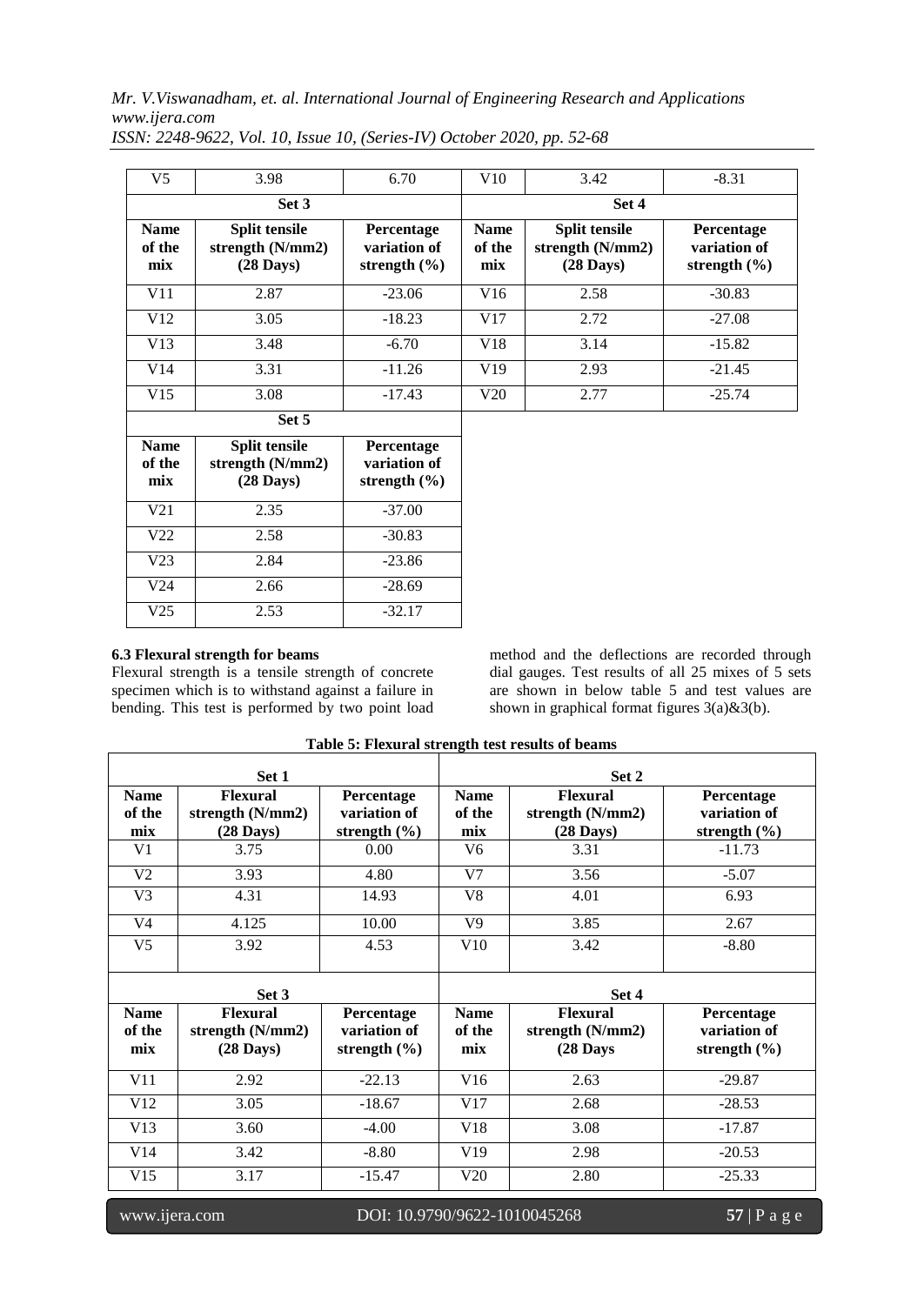|                              | Set 5                                                         |                                                       |  |  |  |  |  |  |  |  |
|------------------------------|---------------------------------------------------------------|-------------------------------------------------------|--|--|--|--|--|--|--|--|
| <b>Name</b><br>of the<br>mix | <b>Flexural</b><br>strength $(N/mm 2)$<br>$(28 \text{ Days})$ | <b>Percentage</b><br>variation of<br>strength $(\% )$ |  |  |  |  |  |  |  |  |
| V <sub>21</sub>              | 2.32                                                          | $-38.13$                                              |  |  |  |  |  |  |  |  |
| V <sub>22</sub>              | 2.53                                                          | $-32.53$                                              |  |  |  |  |  |  |  |  |
| V <sub>23</sub>              | 2.90                                                          | $-22.67$                                              |  |  |  |  |  |  |  |  |
| V24                          | 2.71                                                          | $-27.73$                                              |  |  |  |  |  |  |  |  |
| V25                          | 2.58                                                          | $-31.20$                                              |  |  |  |  |  |  |  |  |

*ISSN: 2248-9622, Vol. 10, Issue 10, (Series-IV) October 2020, pp. 52-68*

#### **6.4 Mode-II Fracture test:**

To find in-plane shear strength of the concrete, DCN cube specimens of size 150x150x150mm are cast with two notches that are placed at one third portion centrally. These doubled central notched specimens are tested on compression machine having a capacity of 3000 KN. The central 1/3 portion between two notches is loaded with a uniformly distributed load, so that the middle 1/3 portion could get sheared along the notches at the time of ultimate load. The test set up and its loading arrangement is presented in below plate 1.



### **Plate1: Loading pattern of Ultimate shear DCN Specimen**

**In-plane shear stress:** The in-plane shear stress is calculated by the following given expression. In-plane shear strength ( $N/mm2$ ) = Shear force( $N$ ) / Shear area( $mm^2$ )  $)$ Where,

> Shear force =  $P/2$ ,  $P =$  Ultimate load (N) Shear area  $= d^*(w-a)$  $d=$  depth of specimen (mm),  $w=$  width of specimen a= notch depth with various sizes 45mm,60mm, 75mm, 90mm

The test results of 25 mixes of 5 sets are tabulated in below table 6 and represented in graphical format in figures  $4(a)$  to  $4(e)$ .

| Table 6: Ultimate load and In plane shear stresses in mode II shear test results |  |  |
|----------------------------------------------------------------------------------|--|--|
|----------------------------------------------------------------------------------|--|--|

|                              | Set 1                                       |                                                       |                                                    |                                                       |                                            |                                                       |                                                    |                                                       |  |  |  |
|------------------------------|---------------------------------------------|-------------------------------------------------------|----------------------------------------------------|-------------------------------------------------------|--------------------------------------------|-------------------------------------------------------|----------------------------------------------------|-------------------------------------------------------|--|--|--|
|                              | $a/w = 0.3$                                 |                                                       | $a/w = 0.4$                                        |                                                       | $a/w = 0.5$                                |                                                       | $a/w = 0.6$                                        |                                                       |  |  |  |
| <b>Name</b><br>of the<br>mix | Extreme<br>load (KN)<br>$(28 \text{ Days})$ | In-plane<br>shear<br>strength<br>(N/mm <sup>2</sup> ) | <b>Extreme</b><br>load (KN)<br>$(28 \text{ Days})$ | In-plane<br>shear<br>strength<br>(N/mm <sup>2</sup> ) | <b>Extreme</b><br>load (KN)<br>$(28$ Days) | In-plane<br>shear<br>strength<br>(N/mm <sup>2</sup> ) | <b>Extreme</b><br>load (KN)<br>$(28 \text{ Days})$ | In-plane<br>shear<br>strength<br>(N/mm <sup>2</sup> ) |  |  |  |
| V1                           | 144                                         | 4.57                                                  | 126                                                | 4.66                                                  | 108                                        | 4.8                                                   | 98                                                 | 5.44                                                  |  |  |  |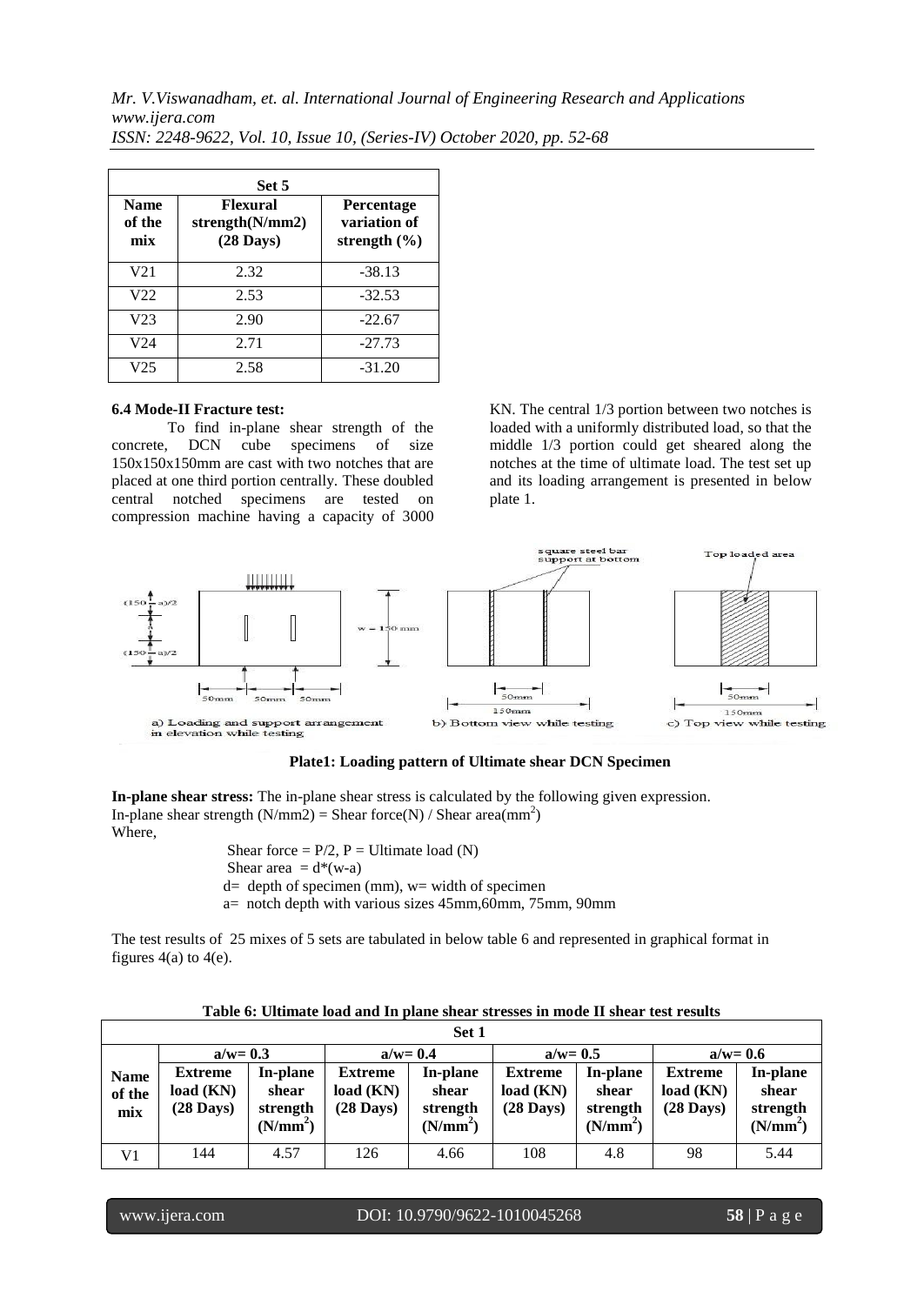|                | 164 | 5.2  | 142 | 5.25 | 112 | 4.97 | 102 | 5.66 |
|----------------|-----|------|-----|------|-----|------|-----|------|
| V <sub>2</sub> |     |      |     |      |     |      |     |      |
| V <sub>3</sub> | 175 | 5.55 | 161 | 5.96 | 132 | 5.86 |     | 6.16 |
| V4             | 162 | 5.14 | 140 | 5.18 | 119 | 5.28 | 105 | 5.83 |
| V5             | 154 | 4.88 | 133 | 4.92 | 115 | 5.11 | 97  | 5.38 |

*ISSN: 2248-9622, Vol. 10, Issue 10, (Series-IV) October 2020, pp. 52-68*

|                              | Set 2                                              |                                                       |                                                   |                                                       |                                                    |                                                       |                                                   |                                                       |  |  |  |  |
|------------------------------|----------------------------------------------------|-------------------------------------------------------|---------------------------------------------------|-------------------------------------------------------|----------------------------------------------------|-------------------------------------------------------|---------------------------------------------------|-------------------------------------------------------|--|--|--|--|
|                              | $a/w = 0.3$                                        |                                                       | $a/w = 0.4$                                       |                                                       | $a/w = 0.5$                                        |                                                       | $a/w = 0.6$                                       |                                                       |  |  |  |  |
| <b>Name</b><br>of the<br>mix | <b>Extreme</b><br>load (KN)<br>$(28 \text{ Days})$ | In-plane<br>shear<br>strength<br>(N/mm <sup>2</sup> ) | <b>Extreme</b><br>load(KN)<br>$(28 \text{ Days})$ | In-plane<br>shear<br>strength<br>(N/mm <sup>2</sup> ) | <b>Extreme</b><br>load (KN)<br>$(28 \text{ Days})$ | In-plane<br>shear<br>strength<br>(N/mm <sup>2</sup> ) | <b>Extreme</b><br>load(KN)<br>$(28 \text{ Days})$ | In-plane<br>shear<br>strength<br>(N/mm <sup>2</sup> ) |  |  |  |  |
| V6                           | 132                                                | 4.19                                                  | 116                                               | 4.30                                                  | 102                                                | 4.53                                                  | 93                                                | 5.17                                                  |  |  |  |  |
| V <sub>7</sub>               | 143                                                | 4.54                                                  | 128                                               | 4.74                                                  | 105                                                | 4.67                                                  | 97                                                | 5.39                                                  |  |  |  |  |
| V <sub>8</sub>               | 155                                                | 4.92                                                  | 148                                               | 5.48                                                  | 122                                                | 5.42                                                  | 104                                               | 5.78                                                  |  |  |  |  |
| V <sub>9</sub>               | 142                                                | 4.51                                                  | 126                                               | 4.67                                                  | 109                                                | 4.84                                                  | 99                                                | 5.50                                                  |  |  |  |  |
| V10                          | 138                                                | 4.38                                                  | 123                                               | 4.56                                                  | 106                                                | 4.71                                                  | 94                                                | 5.22                                                  |  |  |  |  |

|                              | Set 3                                        |                                                       |                                                   |                                                       |                                                    |                                                       |                                                   |                                                       |  |  |  |
|------------------------------|----------------------------------------------|-------------------------------------------------------|---------------------------------------------------|-------------------------------------------------------|----------------------------------------------------|-------------------------------------------------------|---------------------------------------------------|-------------------------------------------------------|--|--|--|
|                              | $a/w = 0.3$                                  |                                                       |                                                   | $a/w = 0.4$                                           | $a/w = 0.5$                                        |                                                       |                                                   | $a/w = 0.6$                                           |  |  |  |
| <b>Name</b><br>of the<br>mix | <b>Extreme</b><br>load(KN)<br>$(28$ Days $)$ | In-plane<br>shear<br>strength<br>(N/mm <sup>2</sup> ) | <b>Extreme</b><br>load(KN)<br>$(28 \text{ Days})$ | In-plane<br>shear<br>strength<br>(N/mm <sup>2</sup> ) | <b>Extreme</b><br>load (KN)<br>$(28 \text{ Days})$ | In-plane<br>shear<br>strength<br>(N/mm <sup>2</sup> ) | <b>Extreme</b><br>load(KN)<br>$(28 \text{ Days})$ | In-plane<br>shear<br>strength<br>(N/mm <sup>2</sup> ) |  |  |  |
| V11                          | 117                                          | 3.71                                                  | 104                                               | 3.85                                                  | 90                                                 | 4.00                                                  | 77                                                | 4.28                                                  |  |  |  |
| V12                          | 137                                          | 4.35                                                  | 119                                               | 4.41                                                  | 102                                                | 4.53                                                  | 85                                                | 4.72                                                  |  |  |  |
| V13                          | 148                                          | 4.70                                                  | 137                                               | 5.07                                                  | 111                                                | 4.93                                                  | 93                                                | 5.17                                                  |  |  |  |
| V <sub>14</sub>              | 139                                          | 4.41                                                  | 121                                               | 4.48                                                  | 103                                                | 4.58                                                  | 87                                                | 4.83                                                  |  |  |  |
| V15                          | 124                                          | 3.94                                                  | 113                                               | 4.19                                                  | 92                                                 | 4.09                                                  | 79                                                | 4.39                                                  |  |  |  |

|     | Set 4 |  |
|-----|-------|--|
| 0.4 |       |  |

|                              |                                              | $a/w = 0.3$                              |                                           | $a/w = 0.4$                              |                                              | $a/w = 0.5$                              |                                                    | $a/w = 0.6$                              |  |
|------------------------------|----------------------------------------------|------------------------------------------|-------------------------------------------|------------------------------------------|----------------------------------------------|------------------------------------------|----------------------------------------------------|------------------------------------------|--|
| <b>Name</b><br>of the<br>mix | <b>Extreme</b><br>load(KN)<br>$(28$ Days $)$ | In-plane<br>shear<br>strength<br>(N/mm2) | <b>Extreme</b><br>load(KN)<br>$(28$ Days) | In-plane<br>shear<br>strength<br>(N/mm2) | <b>Extreme</b><br>load(KN)<br>$(28$ Days $)$ | In-plane<br>shear<br>strength<br>(N/mm2) | <b>Extreme</b><br>load (KN)<br>$(28 \text{ Days})$ | In-plane<br>shear<br>strength<br>(N/mm2) |  |
| V16                          | 101                                          | 3.21                                     | 93                                        | 3.44                                     | 81                                           | 3.60                                     | 71                                                 | 3.94                                     |  |
| V17                          | 117                                          | 3.71                                     | 107                                       | 3.96                                     | 88                                           | 3.91                                     | 75                                                 | 4.17                                     |  |
| V18                          | 136                                          | 4.32                                     | 127                                       | 4.70                                     | 107                                          | 4.76                                     | 89                                                 | 4.94                                     |  |
| V19                          | 115                                          | 3.65                                     | 100                                       | 3.70                                     | 90                                           | 4.00                                     | 78                                                 | 4.33                                     |  |
| V20                          | 109                                          | 3.46                                     | 96                                        | 3.56                                     | 85                                           | 3.78                                     | 74                                                 | 4.11                                     |  |

 $\lceil$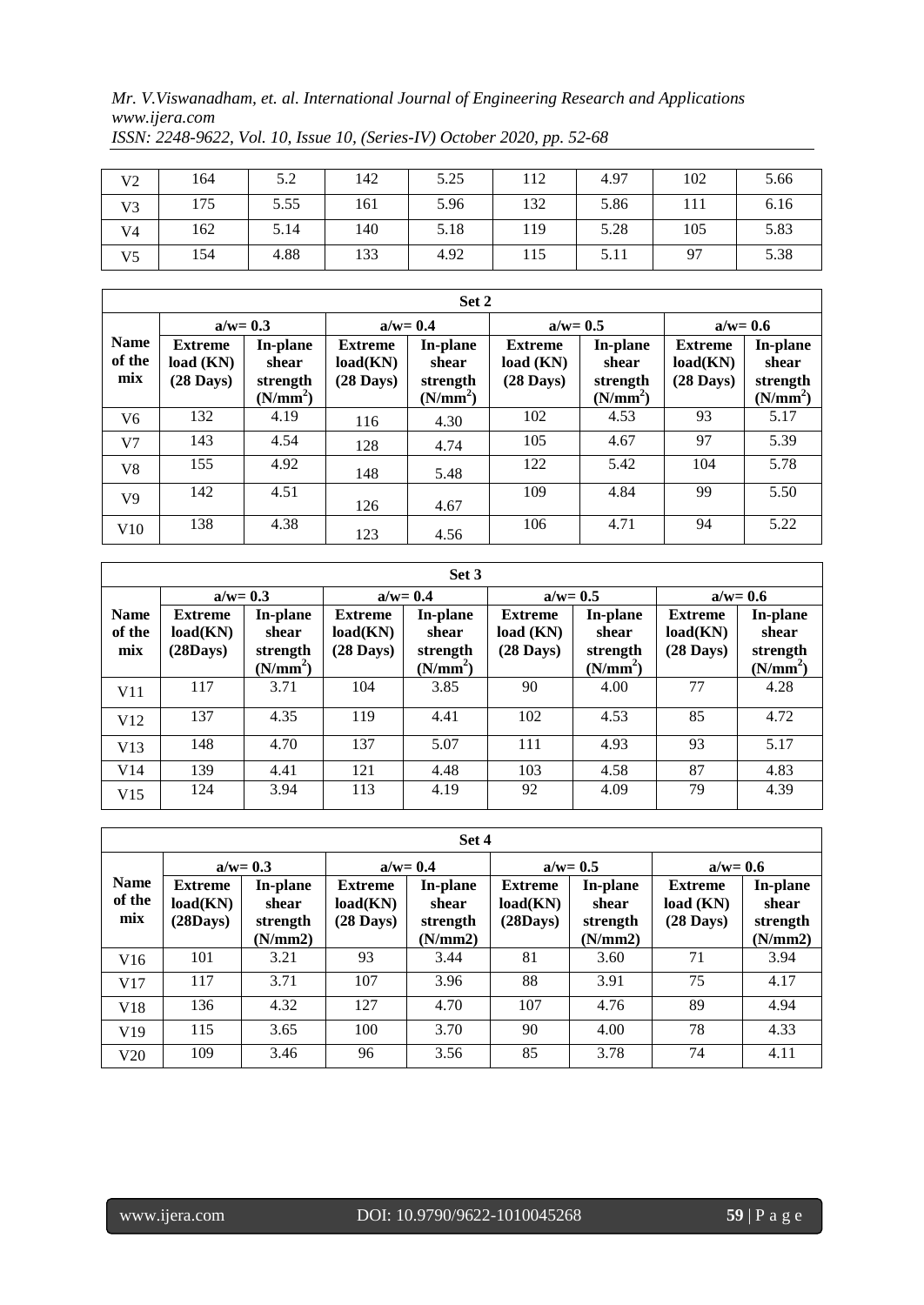| Set 5                        |                                                   |                               |                                                   |                               |                                                    |                               |                                                   |                               |
|------------------------------|---------------------------------------------------|-------------------------------|---------------------------------------------------|-------------------------------|----------------------------------------------------|-------------------------------|---------------------------------------------------|-------------------------------|
|                              | $a/w = 0.3$                                       |                               | $a/w = 0.4$                                       |                               | $a/w = 0.5$                                        |                               | $a/w = 0.6$                                       |                               |
| <b>Name</b><br>of the<br>mix | <b>Extreme</b><br>load(KN)<br>$(28 \text{ Days})$ | In-plane<br>shear<br>strength | <b>Extreme</b><br>load(KN)<br>$(28 \text{ Days})$ | In-plane<br>shear<br>strength | <b>Extreme</b><br>load (KN)<br>$(28 \text{ Days})$ | In-plane<br>shear<br>strength | <b>Extreme</b><br>load(KN)<br>$(28 \text{ Days})$ | In-plane<br>shear<br>strength |
|                              |                                                   | (N/mm2)                       |                                                   | (N/mm2)                       |                                                    | (N/mm2)                       |                                                   | (N/mm2)                       |
| V <sub>21</sub>              | 96                                                | 3.05                          | 86                                                | 3.19                          | 76                                                 | 3.38                          | 66                                                | 3.67                          |
| V <sub>22</sub>              | 109                                               | 3.46                          | 98                                                | 3.63                          | 89                                                 | 3.96                          | 75                                                | 4.17                          |
| V <sub>23</sub>              | 127                                               | 4.03                          | 116                                               | 4.30                          | 99                                                 | 4.40                          | 84                                                | 4.67                          |
| V <sub>24</sub>              | 112                                               | 3.56                          | 103                                               | 3.81                          | 88                                                 | 3.91                          | 77                                                | 4.28                          |
| V <sub>25</sub>              | 104                                               | 3.30                          | 96                                                | 3.56                          | 82                                                 | 3.64                          | 71                                                | 3.94                          |

*ISSN: 2248-9622, Vol. 10, Issue 10, (Series-IV) October 2020, pp. 52-68*

**6.5 Impact test:** To find the impact strength, circular specimens of concrete are made with dimensions of 150mm (diameter) x 75mm (height). After 28 days of curing, the concrete specimens are permitted to dry completely for some time and prepared for testing. Testing equipment which is indigenously made resembles the proctor's testing equipment in the soils lab that consists of steel casing, steel round ball and hammer having weigh of 2.3 kg. Later the concrete specimens are housed

in the testing equipment and blows are given to the concrete specimens by the hammer until the specimen gets failed. The number of blows are counted and recorded in this test. These number of blows directly indicate the impact strength of concrete. The results of impact strength of 25 mixes of 5 sets are tabulated in below table 7 and test results are represented in graphical format in figures  $5(a)$ & $5(b)$ 

### **Table 7: Impact strength test results**

|                    | Set 1                                                   |                                             |                    | Set 2                                                   |                                             |
|--------------------|---------------------------------------------------------|---------------------------------------------|--------------------|---------------------------------------------------------|---------------------------------------------|
| Name of<br>the mix | Number of<br><b>Impact blows</b><br>$(28 \text{ Days})$ | Percentage<br>variation of<br>blows $(\% )$ | Name of<br>the mix | Number of<br><b>Impact blows</b><br>$(28 \text{ Days})$ | Percentage<br>variation of<br>blows $(\% )$ |
| V <sub>1</sub>     | 655                                                     | 0.00                                        | V <sub>6</sub>     | 602                                                     | $-8.09$                                     |
| V <sub>2</sub>     | 683                                                     | 4.27                                        | V <sub>7</sub>     | 652                                                     | $-0.46$                                     |
| V <sub>3</sub>     | 725                                                     | 10.69                                       | V8                 | 701                                                     | 7.02                                        |
| V <sub>4</sub>     | 712                                                     | 8.70                                        | V <sub>9</sub>     | 667                                                     | 1.83                                        |
| V <sub>5</sub>     | 694                                                     | 5.95                                        | V10                | 648                                                     | $-1.07$                                     |
|                    | Set 3                                                   |                                             | Set 4              |                                                         |                                             |
| Name of<br>the mix | Number of<br><b>Impact blows</b><br>$(28 \text{ Days})$ | Percentage<br>variation of<br>blows $(\% )$ | Name of<br>the mix | Number of<br><b>Impact blows</b><br>$(28 \text{ Days})$ | Percentage<br>variation of<br>blows $(\% )$ |
| V11                | 533                                                     | $-18.63$                                    | V16                | 442                                                     | $-32.52$                                    |
| V12                | 567                                                     | $-13.44$                                    | V17                | 468                                                     | $-28.55$                                    |
| V13                | 620                                                     | $-5.34$                                     | V18                | 512                                                     | $-21.83$                                    |
| V14                | 586                                                     | $-10.53$                                    | V19                | 489                                                     | $-25.34$                                    |
| V15                | 578                                                     | $-11.76$                                    | V20                | 472                                                     | $-27.94$                                    |
|                    | Set 5                                                   |                                             |                    |                                                         |                                             |

| .                  |                                                         |                                                    |  |  |  |
|--------------------|---------------------------------------------------------|----------------------------------------------------|--|--|--|
| Name of<br>the mix | Number of<br><b>Impact blows</b><br>$(28 \text{ Days})$ | <b>Percentage</b><br>variation of<br>blows $(\% )$ |  |  |  |
| V21                | 310                                                     | $-52.67$                                           |  |  |  |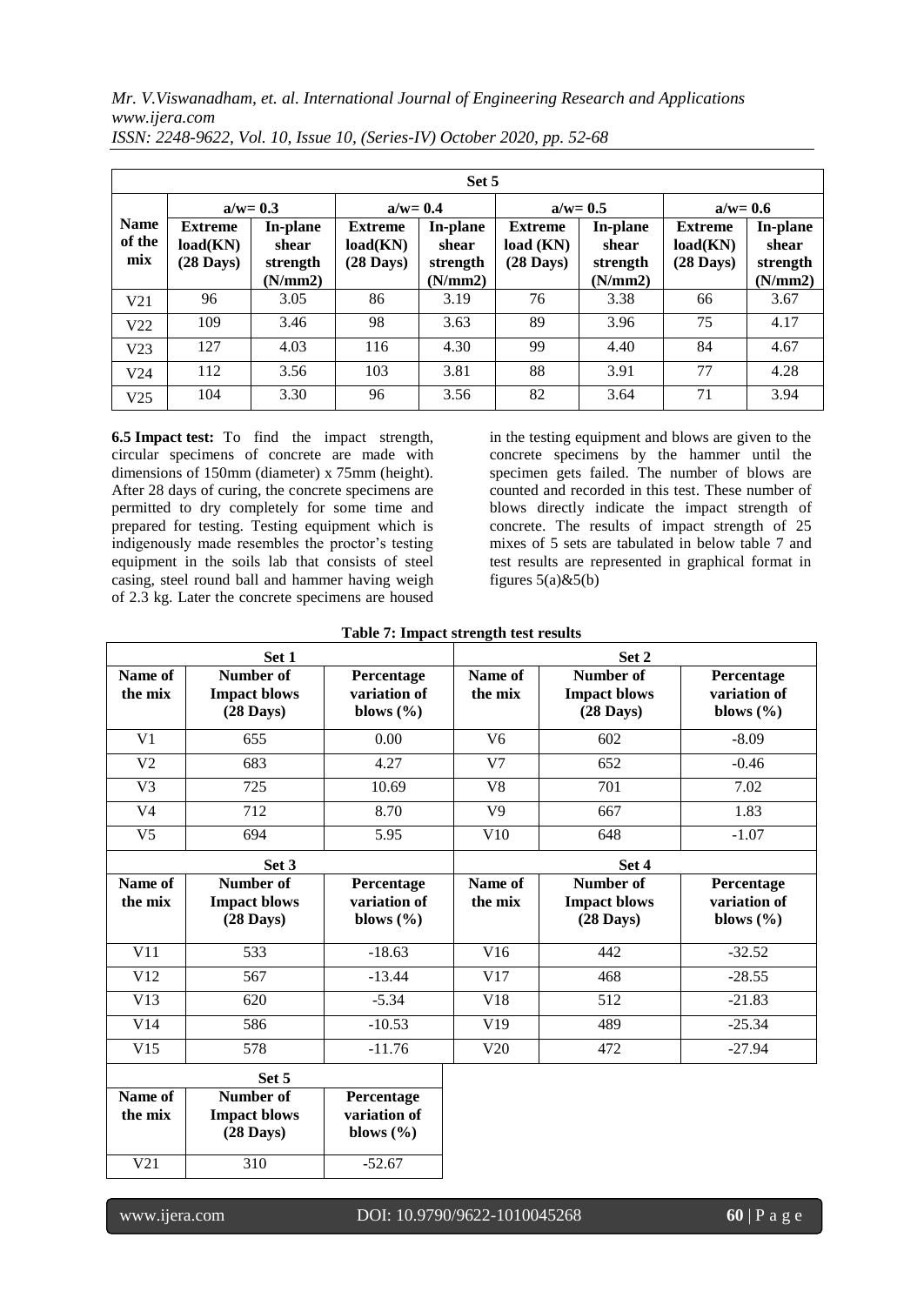| V22 | 347 | $-47.02$ |
|-----|-----|----------|
| V23 | 402 | $-38.63$ |
| V24 | 372 | $-43.21$ |
| V25 | 328 | $-49.92$ |

# **VII. GRAPHICAL VARIATION OF TEST RESULTS**

**7.1 Compression test results: 7.1.1 Compressive strength variation with % Light expandable clay aggregate**









 **Figure 1(b): Compressive strength of cubes with various percentages of Copper slag**  Where LECA= Light expandable clay aggregate, CS= Copper slag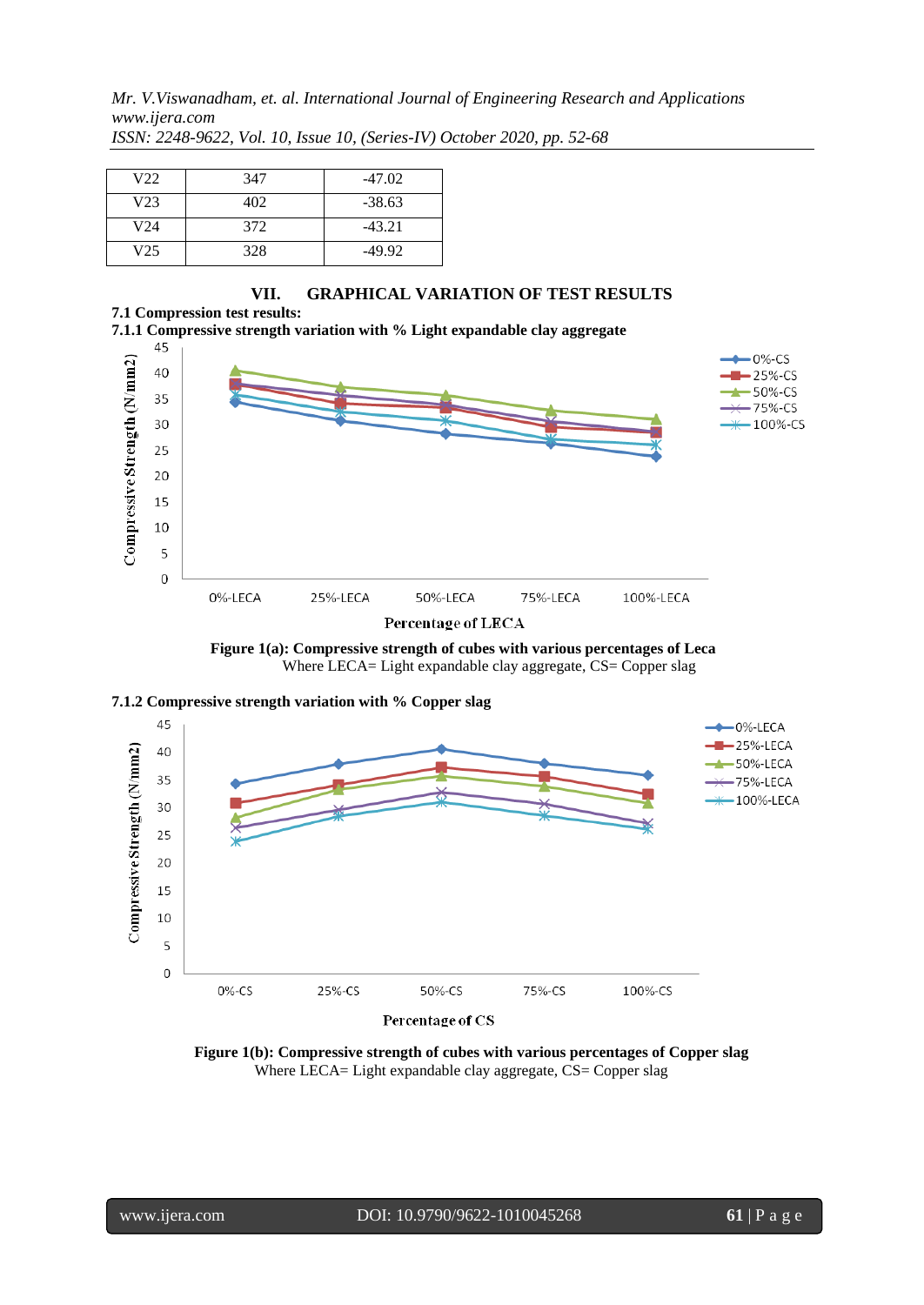

**7.2 Split tensile strength test results: 7.2.1 Split Tensile strength variation with % Light expandable clay aggregate**

 **Figure 2(a) : Split Tensile strength results for various percentages of Leca**  Where LECA= Light expandable clay aggregate, CS= Copper slag

### **7.2.2 Split tensile strength variation with % Copper slag**



 **Figure 2(b): Split Tensile strength results for various percentages of copper slag** Where LECA= Light expandable clay aggregate, CS= Copper slag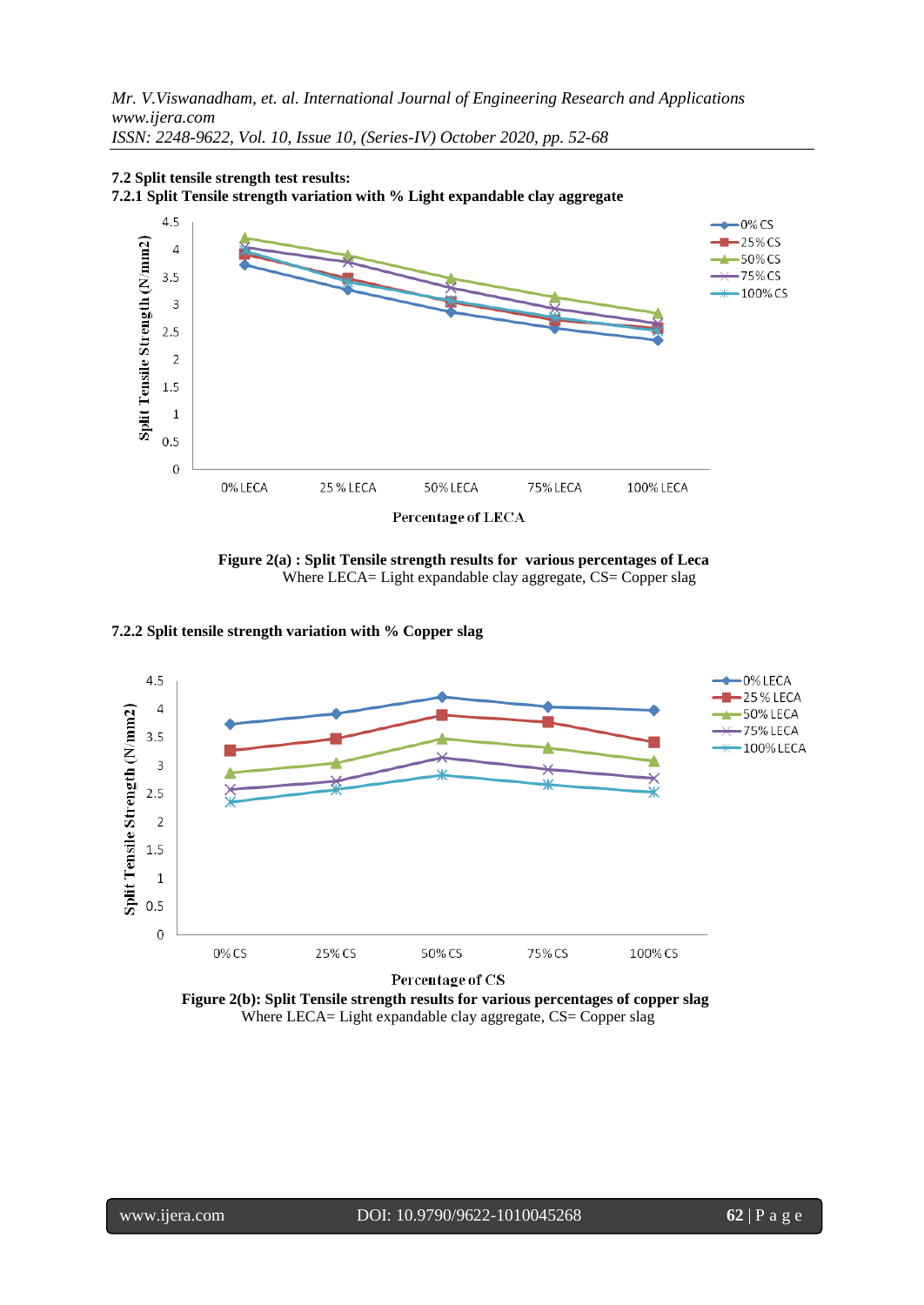

### **7.3 Flexural strength test results: 7.3.1 Flexural strength variation with % Light expandable clay aggregate**

 **Figure 3(a): Flexural strength results for various percentages of Leca**  Where LECA= Light expandable clay aggregate, CS= Copper slag





 **Figure 3(b): Flexural strength results for various percentages of copper slag** Where LECA= Light Expandable clay aggregate, CS= Copper slag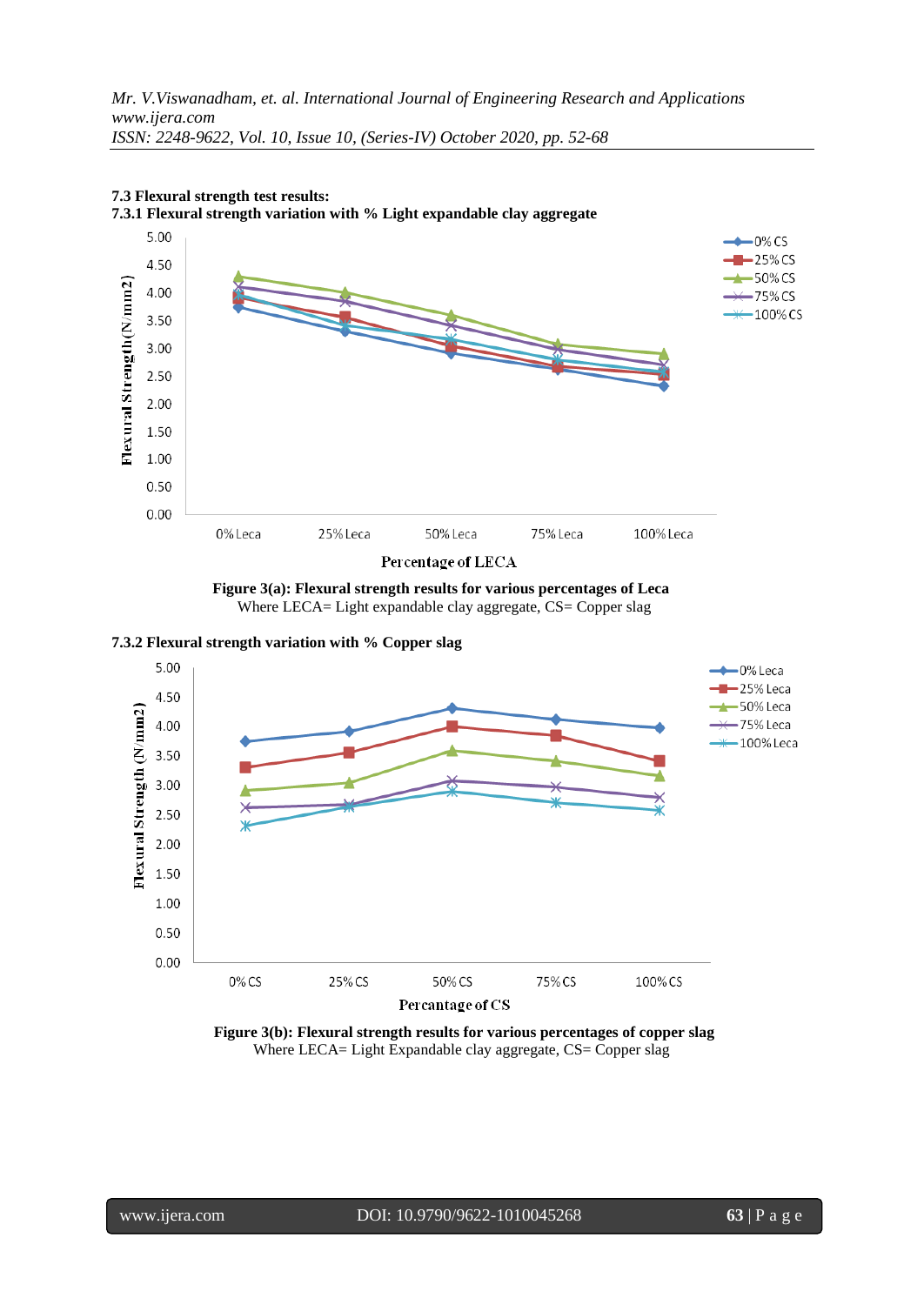

# **7.4 Mode II Shear strength test results:**

 **Figure 4(a): In plane shear stress test values of set 1 for various notch sizes**

**7.4.2 In-plane shear stress test results for SET 2 with various notches**



 **Figure 4(b): In plane shear stress test values of set 2 for various notch sizes**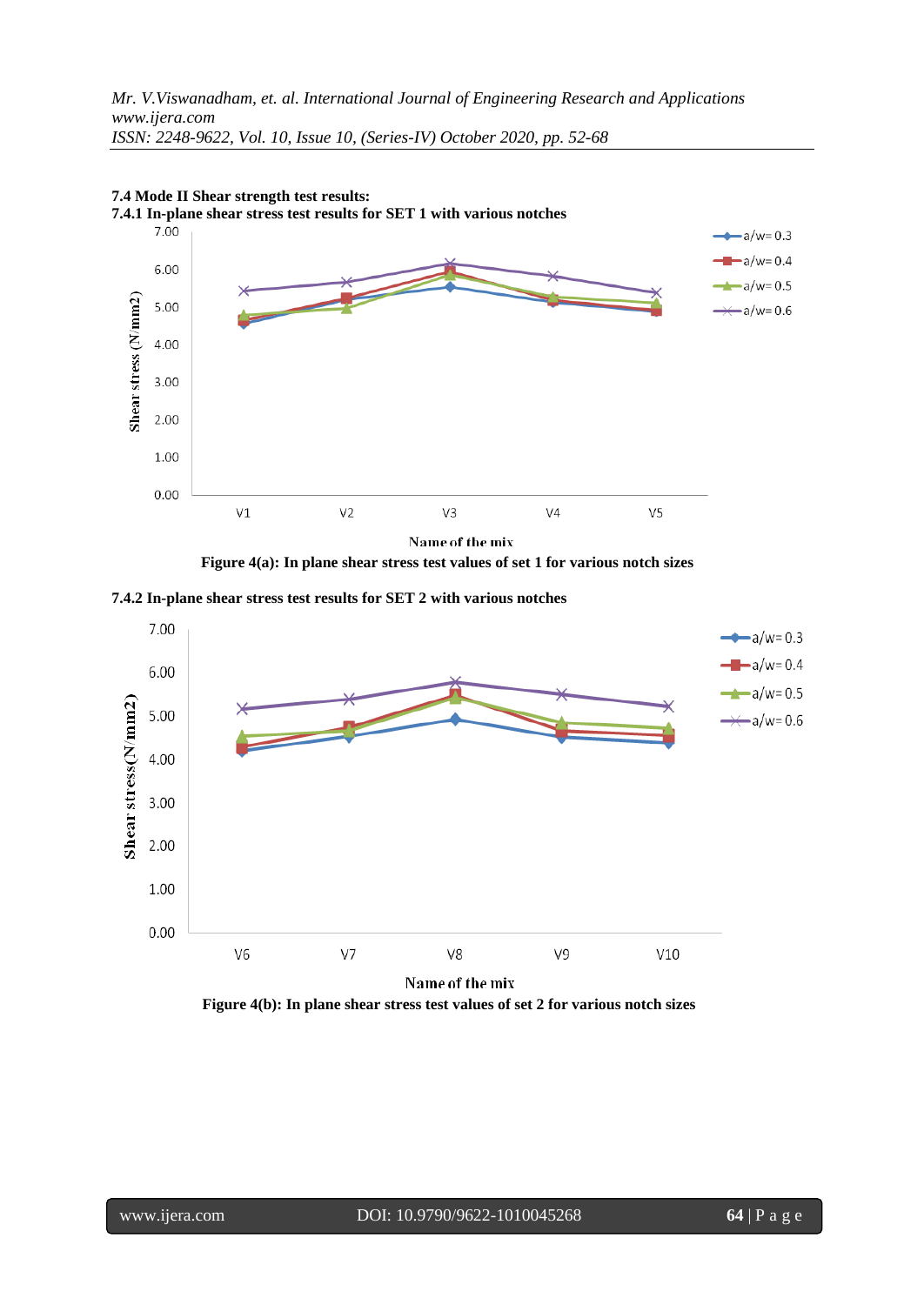

**7.431 In-plane shear stress test results for SET 3 with various notches**



**7.4.4 In-plane shear stress test results for SET 4 with various notches**



 **Figure 4(d): In plane shear stress test values of set 4 for various notch sizes**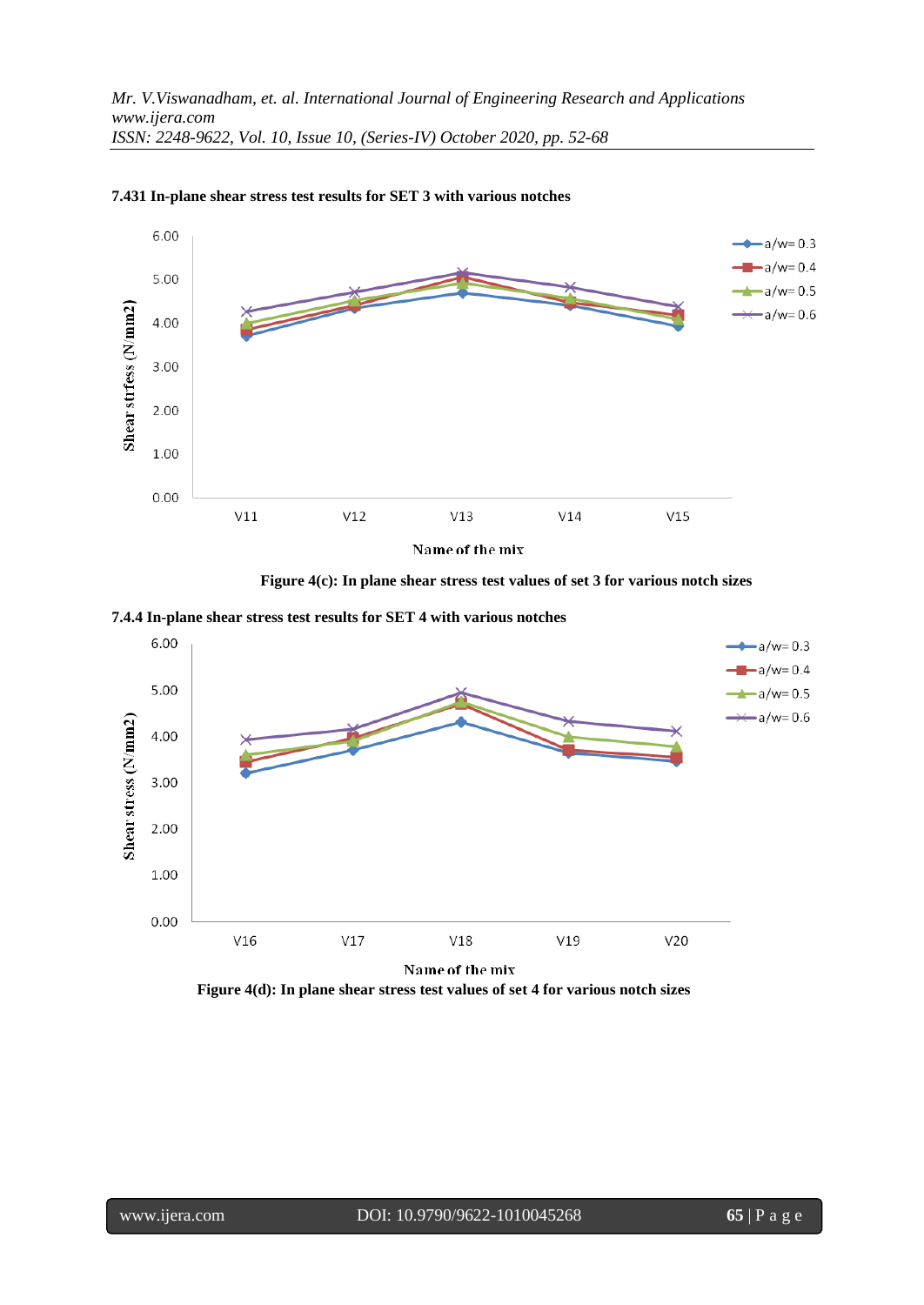

#### **7.4.5 In-plane shear stress test results for SET 5 with various notches**



**7.5 Impact strength test results:** 

**7.5.1 Impact strength variation with % Light expandable clay aggregate**



 **Figure 5(a): Impact strength test results for various percentage of Leca**  Where LECA= Light expandable clay aggregate, CS= Copper slag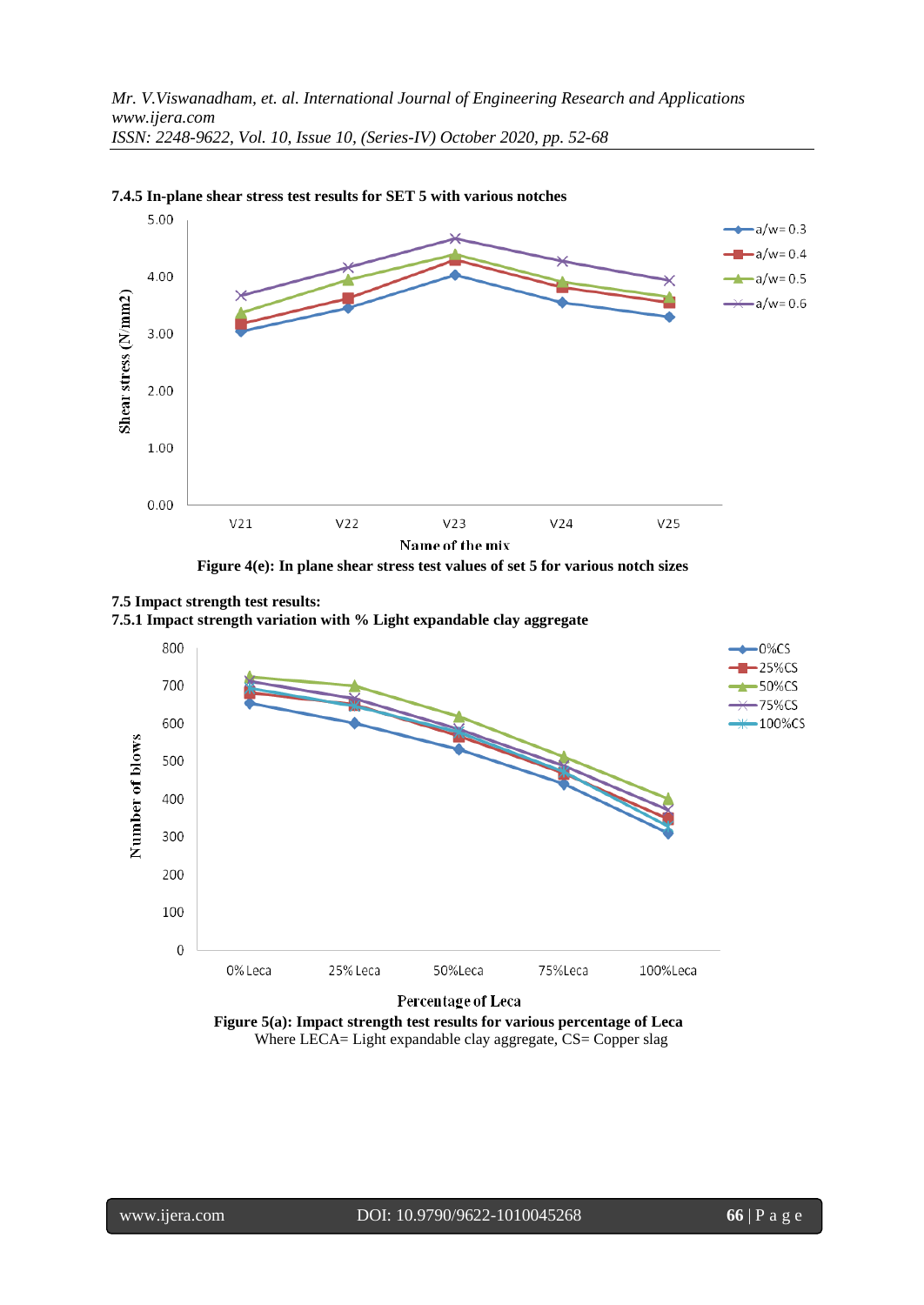

**7.5.2 Impact strength variation with % Copper slag**



# **VIII. DISCUSSION ON TEST RESULTS 8.1 Influence of Light expandable clay aggregate and copper slag on compressive strength**

From the compressive strength test values tabulated in table 3 and figures  $1(a)$  &1(b), it is observed that with increase in the percentage substitution of Leca, the compression strength has decreased for a given percentage substitution of normal sand by copper slag and increased with increase in the percentage replacement of copper slag up to 50% and thereafter strength has decreased. Hence the maximum strength is obtained at the 0% Leca and 50% replacement of copper slag. Hence V3 mix gives the optimum compressive strength.

The obtained characteristic compression strength of conventional concrete is 34.44 N/mm<sup>2</sup> after 28 days of curing and the strength of optimum mix at 0% Leca and 50% replacement of copper slag is 40.61 N/mm<sup>2</sup> . From them it is found that the optimum mix (V3) has got 17.92% more strength. However V2, V4, V5, V7, V8, V9, V13 mixes are also good at compressive strength which have got more compression strength than the nominal mix.

### **8.2 Influence of Light expandable clay aggregate and copper slag on split tensile strength**

From the split tensile strength test values shown in figures  $2(a)$  &  $2(b)$ , it can be observed that with increase in the percentage replacement of Leca, the split tensile strength has decreased for a given percentage replacement of normal sand by copper slag and increased with increase in the percentage

replacement of copper slag up to 50% and thereafter strength has decreased. Hence the maximum strength is obtained at the 0% Leca and 50% replacement of copper slag.

The obtained 28 days split tensile strength of conventional concrete is 3.72 N/mm 2 and the strength of optimum mix at 0% Leca and 50% replacement of copper slag is  $4.22$  N/mm<sup>2</sup>. By observing both the values it is found that the optimum mix (V3) has got 13.14% more strength. However from the split tensile strength test results it can be observed that V2, V4, V5, V8 and V9 mixes are also good at split tensile strength which have got more strength than the nominal mix.

### **8.3 Influence of Light expandable clay aggregate and copper slag on flexural strength**

From the results of table 5 and figures  $3(a)$  $&3(b)$ , it can be observed that with increase in the percentage substitution of Leca, flexural strength has decreased for a given percentage replacement of normal sand by copper slag and increased with increase in the percentage replacement of copper slag up to 50% and thereafter decreases. Hence V3 mix gives the optimum flexural strength which has 0% Leca and 50% copper slag.

The obtained flexural strength of conventional concrete is 3.75 N/mm2 after 28 days of curing and the strength of optimum mix at 0% Leca and 50% copper slag is 4.31 N/mm<sup>2</sup> which is found to be 14.93% more than the conventional concrete. By observing the flexural strength result values the mix proportions of V2, V4, V5, V8 and